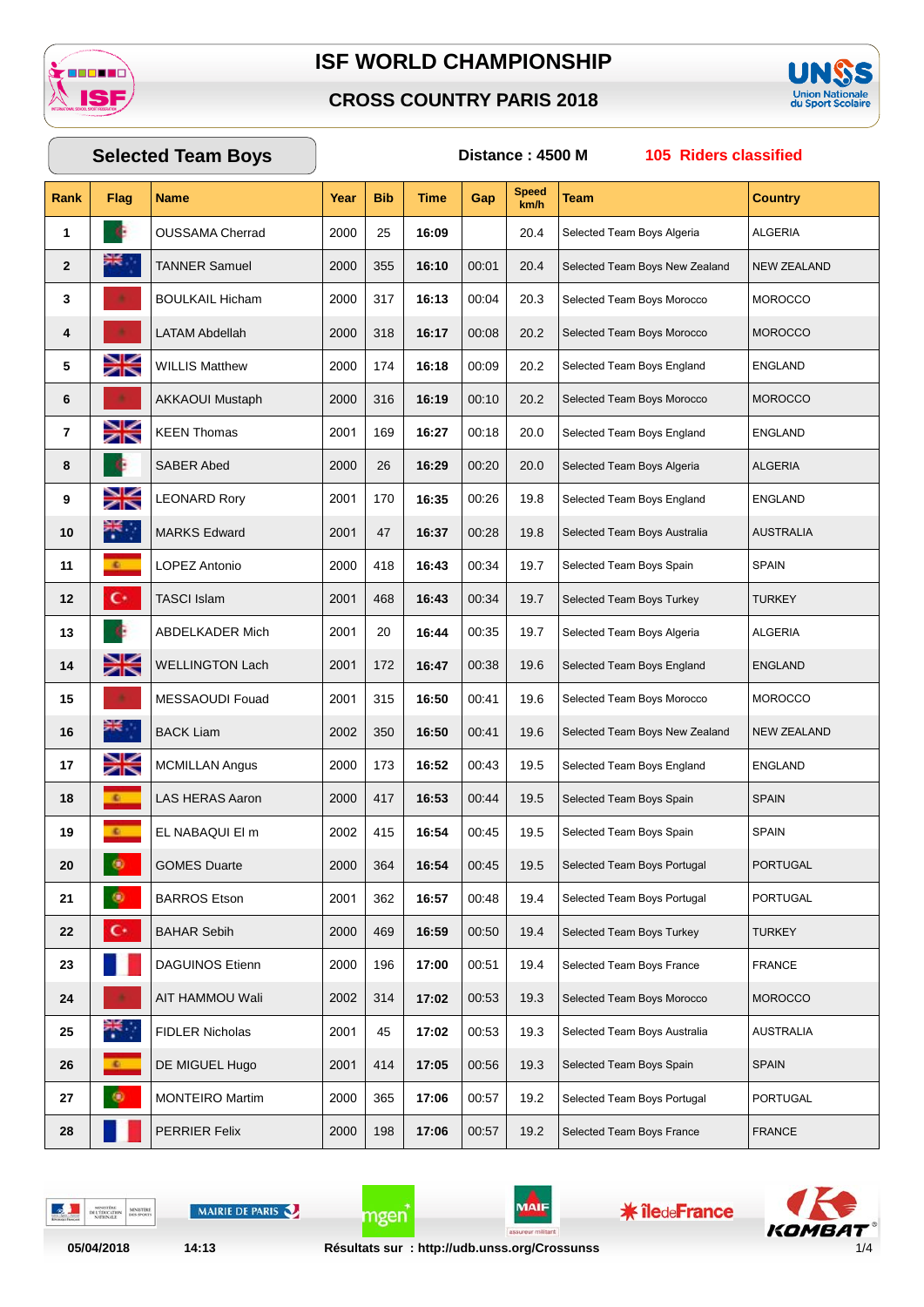

### **CROSS COUNTRY PARIS 2018**



# **Rank Flag Name Year Bib Time Gap Speed km/h Team Country Selected Team Boys Distance : 4500 M 105 Riders classified** OUSSAA Ibrahim 2000 197 **17:06** 00:57 19.2 Selected Team Boys France FRANCE SALDANHA Pedro 2001 363 **17:07** 00:58 19.2 Selected Team Boys Portugal PORTUGAL STONE David 2002 171 17:08 00:59 19.2 Selected Team Boys England ENGLAND KARATEKER Ibrah 2002 467 17:10 01:01 19.2 Selected Team Boys Turkey TURKEY VAN RENSBURG Mj 2000 49 17:10 01:01 19.2 Selected Team Boys Australia AUSTRALIA CORY-WRIGHT Geo 2000 353 17:13 01:04 19.1 Selected Team Boys New Zealand NEW ZEALAND BAÑOS Toni 2000 416 17:15 01:06 19.1 Selected Team Boys Spain SPAIN ROSáRIO Diogo 2000 367 **17:17** 01:08 19.0 Selected Team Boys Portugal PORTUGAL HERNANDEZ Andre 2002 351 **17:18** 01:09 19.0 Selected Team Boys New Zealand NEW ZEALAND **FRYER Drew** 2001 46 **17:19** 01:10 19.0 Selected Team Boys Australia AUSTRALIA LIGHTFOOT James 2000 48 17:20 01:11 19.0 Selected Team Boys Australia AUSTRALIA OUALID Ouarghi 2000 24 **17:23** 01:14 18.9 Selected Team Boys Algeria ALGERIA MUTLU Ahmet 2000 470 **17:25** 01:16 18.9 Selected Team Boys Turkey TURKEY SLEE Logan 2000 354 17:25 01:16 18.9 Selected Team Boys New Zealand NEW ZEALAND O'FARRELL Jack 2000 230 17:25 01:16 18.9 Selected Team Boys Ireland IRELAND LALA Loris 2002 193 **17:26** 01:17 18.9 Selected Team Boys France FRANCE **C** AKAKUS Sezer 2001 465 **17:26** 01:17 18.9 Selected Team Boys Turkey TURKEY MOUJAHID Elhass 2000 319 17:31 01:22 18.8 Selected Team Boys Morocco MOROCCO MOHAMED Benkram 2001 21 **17:34** 01:25 18.7 Selected Team Boys Algeria ALGERIA **PRONOST Alexis** 2001 194 **17:35** 01:26 18.7 Selected Team Boys France FRANCE ENTERILI Abdulb 2002 466 **17:38** 01:29 18.7 Selected Team Boys Turkey TURKEY MOHAMED MONDJED 2001 22 **17:47** 01:38 18.5 Selected Team Boys Algeria ALGERIA MCCAUL Miceal 2001 228 17:53 01:44 18.4 Selected Team Boys Ireland IRELAND UPENIEKS Kristi 2001 275 **17:55** 01:46 18.4 Selected Team Boys Latvia LATVIA QUEIRóS Ricardo 2000 366 **18:02** 01:53 18.2 Selected Team Boys Portugal PORTUGAL HOUSTON Dion 2001 352 **18:10** 02:01 18.1 Selected Team Boys New Zealand NEW ZEALAND SENKANS Janis 2001 273 | **18:20** | 02:11 | 18.0 Selected Team Boys Latvia | LATVIA MEZENIKS Mareks 2002 272 **18:24** 02:15 17.9 Selected Team Boys Latvia LATVIA

MAIRIE DE PARIS

MAIF

**\* îledeFrance** 



mgen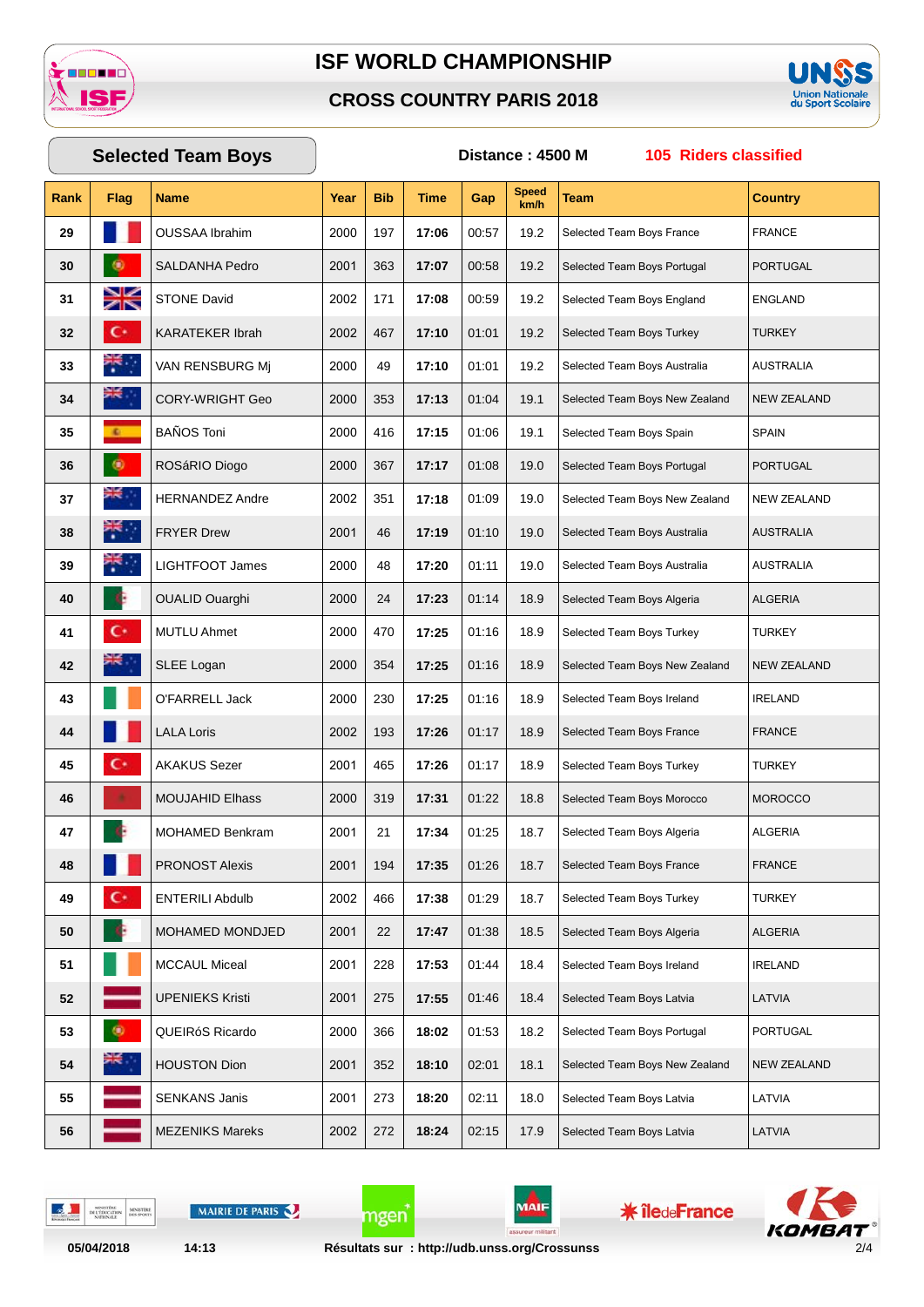

### **CROSS COUNTRY PARIS 2018**



# **Rank Flag Name Year Bib Time Gap Speed km/h Team Country Selected Team Boys Distance : 4500 M 105 Riders classified FEDER Medard** 2001 391 **18:29** 02:20 17.8 Selected Team Boys Slovakia SLOVAKIA MAGEE Tom 2000 229 18:42 02:33 17.6 Selected Team Boys Ireland IRELAND KHWANCHUM Kitti 2001 431 **18:50** 02:41 17.5 Selected Team Boys Thailand THAILAND KA?INA Sebastiá 2000 395 **18:54** 02:45 17.4 Selected Team Boys Slovakia SLOVAKIA REVAJ Filip 2002 392 **18:55** 02:46 17.4 Selected Team Boys Slovakia SLOVAKIA SETKOVSKI Santi 2001 274 | **18:55** | 02:46 | 17.4 Selected Team Boys Latvia | LATVIA SAKDIWONG Pubod 2002 434 **18:59** 02:50 17.3 Selected Team Boys Thailand THAILAND **RANDON Jean cla** 2000 292 **19:01** 02:52 17.3 Selected Team Boys Malta MALTA PISONYABUT Kome 2002 433 19:06 02:57 17.2 Selected Team Boys Thailand THAILAND O'HARE Aidan 2003 231 **19:19** 03:10 17.0 Selected Team Boys Ireland IRELAND **HRON**?EK Lukáš 2000 394 **19:21** 03:12 17.0 Selected Team Boys Slovakia SLOVAKIA WONGDAMRONGWIWA 2002 435 **19:24** 03:15 17.0 Selected Team Boys Thailand THAILAND VERRECAS Jordan 2001 70 **19:25** 03:16 16.9 Selected Team Boys Belgium FC BELGIUM FC KUPCIS Matiss 2000 276 **19:27** 03:18 16.9 Selected Team Boys Latvia LATVIA YOKKAMPON Sutti 2002 436 **19:28** 03:19 16.9 Selected Team Boys Thailand THAILAND GAUCI Jake 2001 290 **19:32** 03:23 16.8 Selected Team Boys Malta MALTA PIERLOT Christo 2000 71 | **19:37** | 03:28 | 16.8 Selected Team Boys Belgium FC | BELGIUM FC VASSALLO Malcol 2002 291 **19:44** 03:35 16.7 Selected Team Boys Malta MALTA PINKAEW Atthaph 2002 432 **19:48** 03:39 16.6 Selected Team Boys Thailand THAILAND **Dóka Lukáš** 2000 393 **19:50** 03:41 16.6 Selected Team Boys Slovakia SLOVAKIA MANNAI Morsi 2001 444 **19:51** 03:42 16.6 Selected Team Boys Tunisia TUNISIA **B**AKLOUTI Anas 2003 447 **19:56** 03:47 16.5 Selected Team Boys Tunisia TUNISIA EIDUKS Edijs 2003 277 | **19:56** | 03:47 | 16.5 Selected Team Boys Latvia | LATVIA AYADI Youssef 2003 446 **20:01** 03:52 16.4 Selected Team Boys Tunisia TUNISIA CONNELL Coilean 2002 226 **20:05** 03:56 16.4 Selected Team Boys Ireland IRELAND VERRECAS Dorian 2001 69 **20:22** 04:13 16.2 Selected Team Boys Belgium FC BELGIUM FC **SAJTER Roman 2000 396 20:22** 04:13 16.2 Selected Team Boys Slovakia SLOVAKIA GREENGRASS Jaco 2003 295 20:25 04:16 16.1 Selected Team Boys Malta MALTA

DELTE

MAIRIE DE PARIS

**05/04/2018 14:13 Résultats sur : http://udb.unss.org/Crossunss** 3/4

mgen

MAİI

**\* îledeFrance**